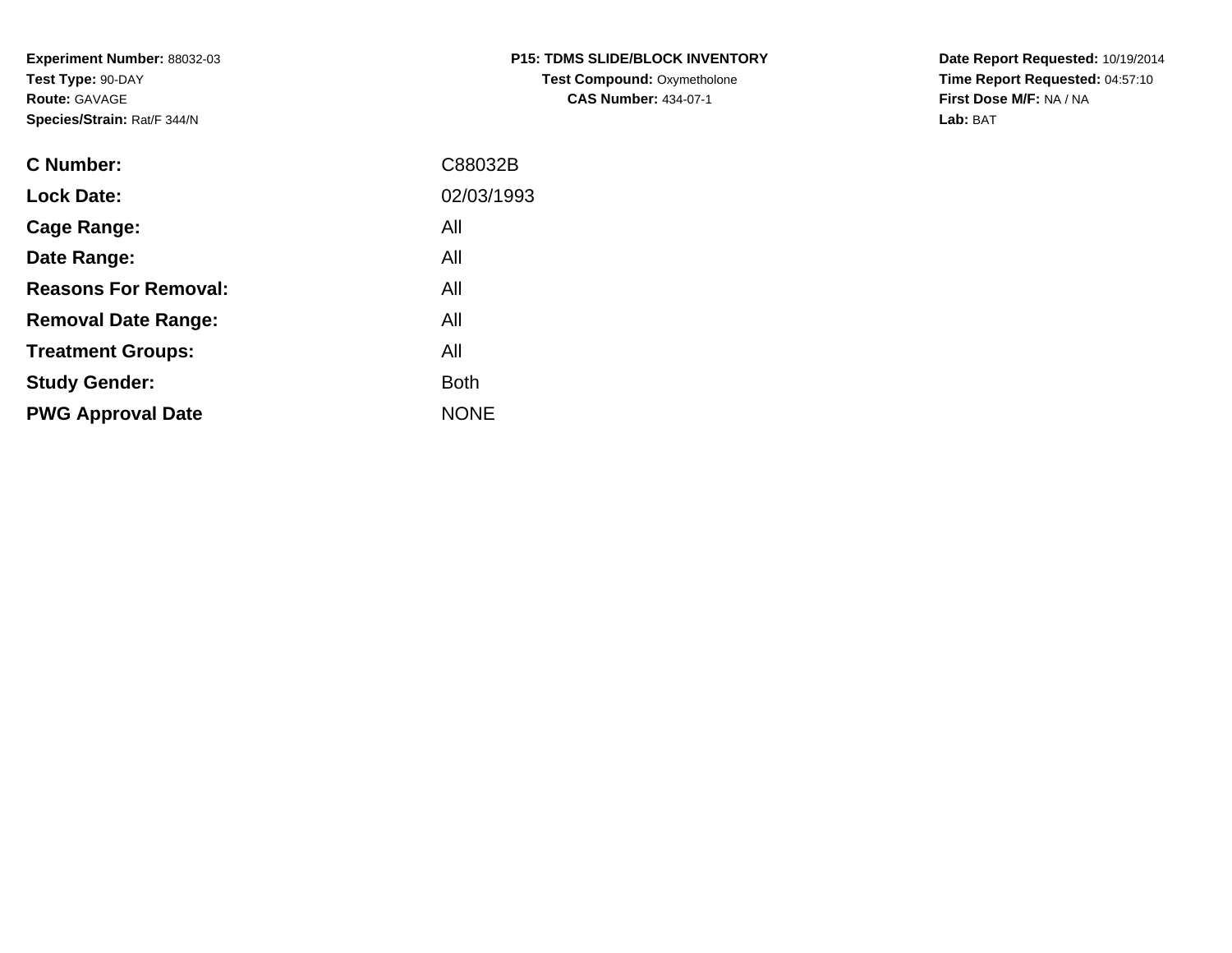**Test Type:** 90-DAY

**Route:** GAVAGE

10

**Species/Strain:** Rat/F 344/N

## **P15: TDMS SLIDE/BLOCK INVENTORY**

**Test Compound: Oxymetholone** 

**CAS Number:** 434-07-1

**Date Report Requested:** 10/19/2014**Time Report Requested:** 04:57:10**First Dose M/F:** NA / NA**Lab:** BAT

| <b>SPECIES: Rat</b>         |                          |                               | <b>STRAIN:</b> F 344/N   |                          |                      | <b>SEX: MALE</b> | <b>DOSE LEVEL: 0 MG/KG</b> |  |  |
|-----------------------------|--------------------------|-------------------------------|--------------------------|--------------------------|----------------------|------------------|----------------------------|--|--|
| <b>CID</b><br><b>NUMBER</b> | INDIVIDUAL<br>ANIMAL NO. | <b>HISTO</b><br><b>NUMBER</b> | NMBR OF<br><b>SLIDES</b> | NMBR OF<br><b>BLOCKS</b> | WET<br><b>TISSUE</b> |                  |                            |  |  |
|                             | 00001                    | 9206151                       |                          |                          | Y N                  |                  |                            |  |  |
| 2                           | 00002                    | 9206152                       |                          |                          | Y N                  |                  |                            |  |  |
| 3                           | 00003                    | 9206153                       |                          |                          | Y N                  |                  |                            |  |  |
| 4                           | 00004                    | 9206154                       |                          |                          | Y N                  |                  |                            |  |  |
| $5\overline{)}$             | 00005                    | 9206155                       |                          |                          | Y N                  |                  |                            |  |  |
| 6                           | 00006                    | 9206156                       |                          |                          | Y N                  |                  |                            |  |  |
| $\overline{ }$              | 00007                    | 9206157                       |                          |                          | Y N                  |                  |                            |  |  |
| 8                           | 00008                    | 9206158                       |                          |                          | Y N                  |                  |                            |  |  |
| 9                           | 00009                    | 9206159                       |                          |                          | Y N                  |                  |                            |  |  |

 IN MY OPINION THIS MATERIAL IS OF SUFFICIENT QUALITY TO BE RETAINED IN THECARCINOGENESIS REPOSITORY UNLESS THE MATERIAL IS MARKED WITH AN ASTERISK

REVIEWED BY REPOSITORY SUPERVISOR

<sup>00010</sup> <sup>9206160</sup> ................ ................ Y N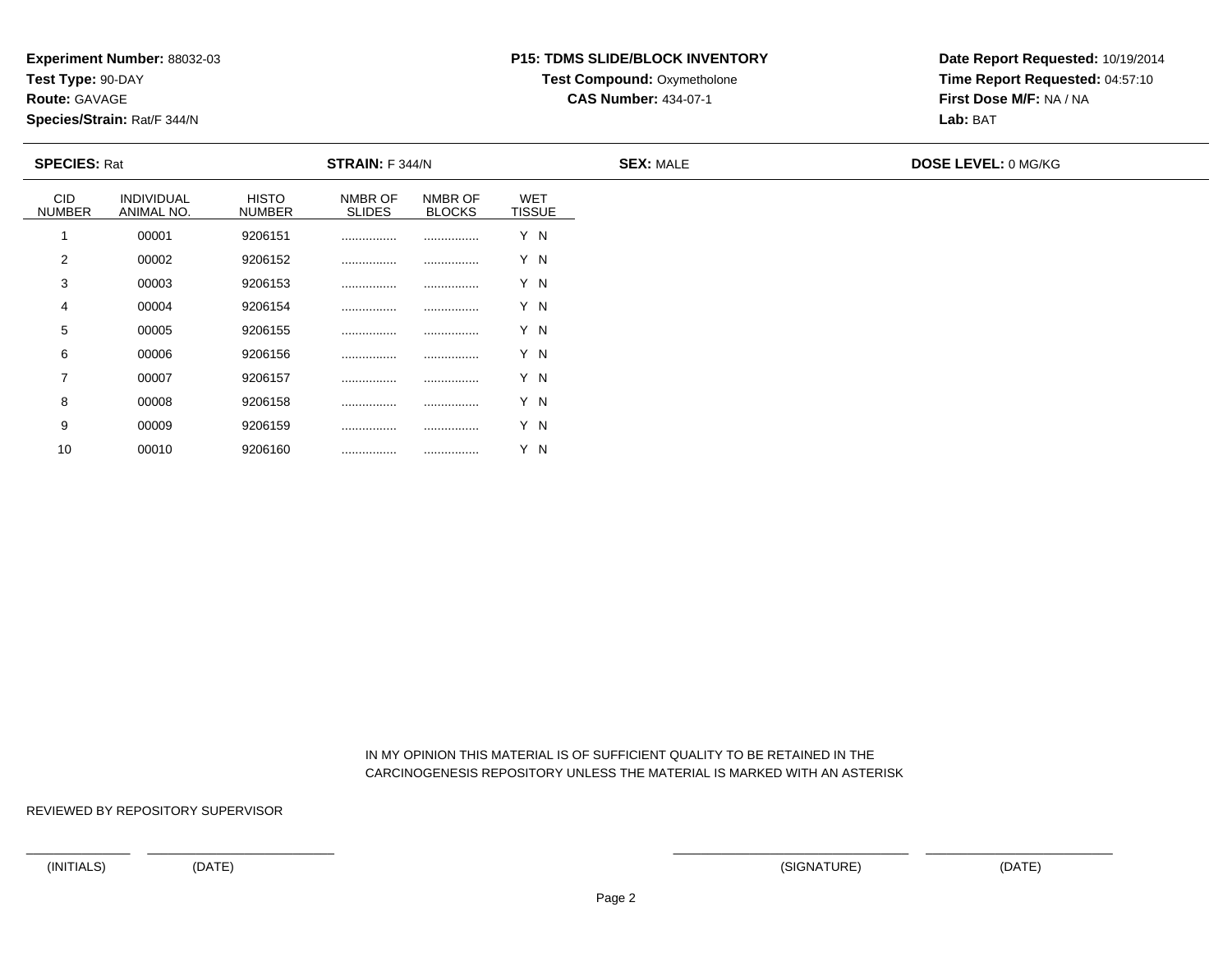**Test Type:** 90-DAY

**Route:** GAVAGE

20

**Species/Strain:** Rat/F 344/N

## **P15: TDMS SLIDE/BLOCK INVENTORY**

**Test Compound: Oxymetholone** 

**CAS Number:** 434-07-1

**Date Report Requested:** 10/19/2014**Time Report Requested:** 04:57:10**First Dose M/F:** NA / NA**Lab:** BAT

| <b>SPECIES: Rat</b>         |                          |                               | STRAIN: F 344/N          |                          |                             | <b>SEX: MALE</b> | <b>DOSE LEVEL: 80 MG/KG</b> |  |
|-----------------------------|--------------------------|-------------------------------|--------------------------|--------------------------|-----------------------------|------------------|-----------------------------|--|
| <b>CID</b><br><b>NUMBER</b> | INDIVIDUAL<br>ANIMAL NO. | <b>HISTO</b><br><b>NUMBER</b> | NMBR OF<br><b>SLIDES</b> | NMBR OF<br><b>BLOCKS</b> | <b>WET</b><br><b>TISSUE</b> |                  |                             |  |
| 11                          | 00011                    | 9206251                       |                          |                          | Y N                         |                  |                             |  |
| 12                          | 00012                    | 9206252                       |                          |                          | Y N                         |                  |                             |  |
| 13                          | 00013                    | 9206253                       |                          |                          | Y N                         |                  |                             |  |
| 14                          | 00014                    | 9206254                       |                          |                          | Y N                         |                  |                             |  |
| 15                          | 00015                    | 9206255                       |                          |                          | Y N                         |                  |                             |  |
| 16                          | 00016                    | 9206256                       |                          |                          | Y N                         |                  |                             |  |
| 17                          | 00017                    | 9206257                       | .                        |                          | Y N                         |                  |                             |  |
| 18                          | 00018                    | 9206258                       | .                        |                          | Y N                         |                  |                             |  |
| 19                          | 00019                    | 9206259                       |                          |                          | Y N                         |                  |                             |  |

 IN MY OPINION THIS MATERIAL IS OF SUFFICIENT QUALITY TO BE RETAINED IN THECARCINOGENESIS REPOSITORY UNLESS THE MATERIAL IS MARKED WITH AN ASTERISK

REVIEWED BY REPOSITORY SUPERVISOR

<sup>00020</sup> <sup>9206260</sup> ................ ................ Y N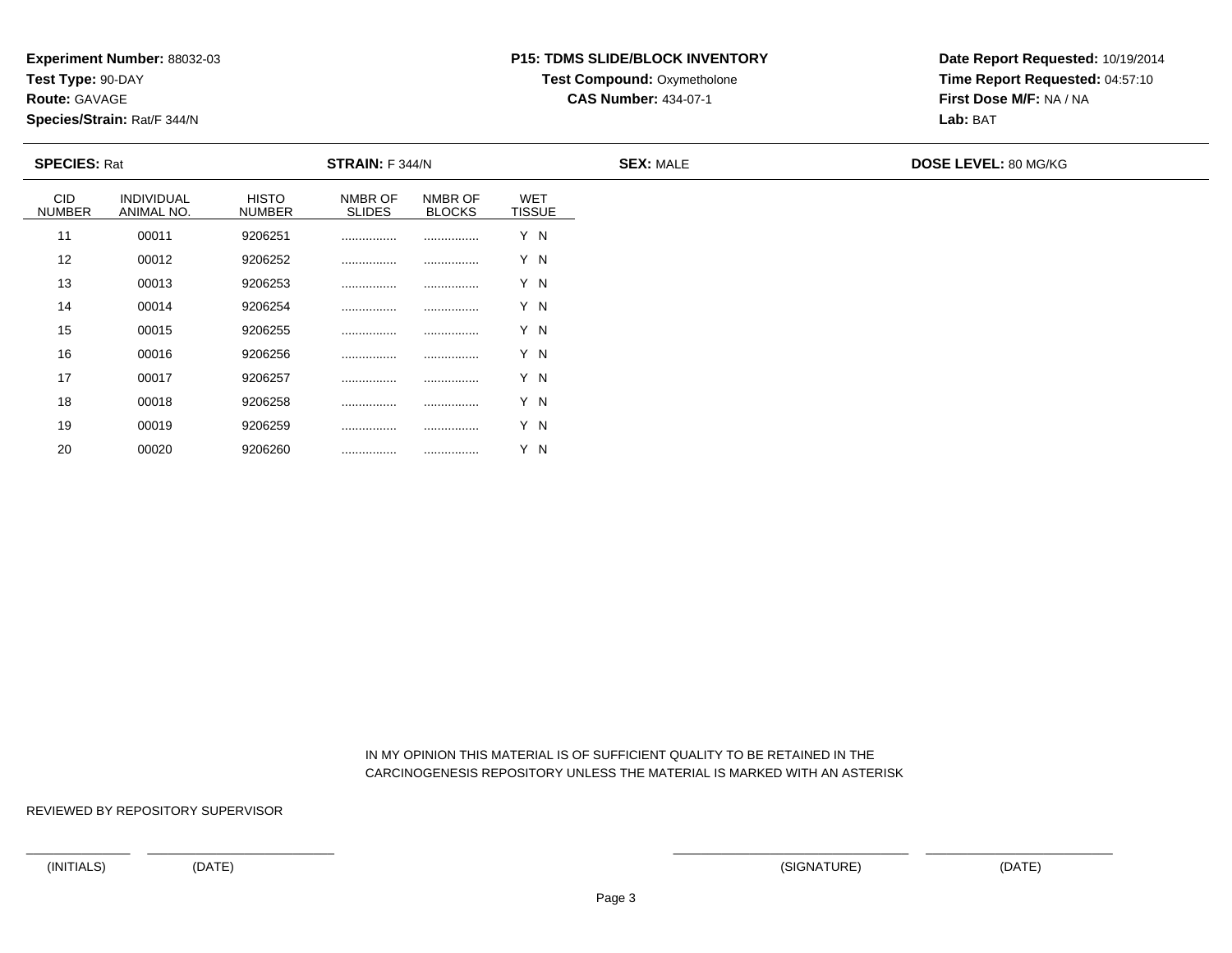**Test Type:** 90-DAY

**Route:** GAVAGE

30

**Species/Strain:** Rat/F 344/N

## **P15: TDMS SLIDE/BLOCK INVENTORY**

**Test Compound:** Oxymetholone

**CAS Number:** 434-07-1

**Date Report Requested:** 10/19/2014**Time Report Requested:** 04:57:10**First Dose M/F:** NA / NA**Lab:** BAT

| <b>SPECIES: Rat</b>  |                          |                               | <b>STRAIN:</b> F 344/N   |                          |                             | <b>SEX: MALE</b> | <b>DOSE LEVEL: 160</b> | MG/KG |
|----------------------|--------------------------|-------------------------------|--------------------------|--------------------------|-----------------------------|------------------|------------------------|-------|
| CID<br><b>NUMBER</b> | INDIVIDUAL<br>ANIMAL NO. | <b>HISTO</b><br><b>NUMBER</b> | NMBR OF<br><b>SLIDES</b> | NMBR OF<br><b>BLOCKS</b> | <b>WET</b><br><b>TISSUE</b> |                  |                        |       |
| 21                   | 00021                    | 9206231                       |                          |                          | Y N                         |                  |                        |       |
| 22                   | 00022                    | 9206232                       |                          |                          | Y N                         |                  |                        |       |
| 23                   | 00023                    | 9206233                       |                          |                          | Y N                         |                  |                        |       |
| 24                   | 00024                    | 9206234                       |                          |                          | Y N                         |                  |                        |       |
| 25                   | 00025                    | 9206235                       |                          |                          | Y N                         |                  |                        |       |
| 26                   | 00026                    | 9206236                       |                          |                          | Y N                         |                  |                        |       |
| 27                   | 00027                    | 9206237                       |                          |                          | Y N                         |                  |                        |       |
| 28                   | 00028                    | 9206238                       |                          |                          | Y N                         |                  |                        |       |
| 29                   | 00029                    | 9206239                       | .                        |                          | Y N                         |                  |                        |       |

 IN MY OPINION THIS MATERIAL IS OF SUFFICIENT QUALITY TO BE RETAINED IN THECARCINOGENESIS REPOSITORY UNLESS THE MATERIAL IS MARKED WITH AN ASTERISK

REVIEWED BY REPOSITORY SUPERVISOR

<sup>00030</sup> <sup>9206240</sup> ................ ................ Y N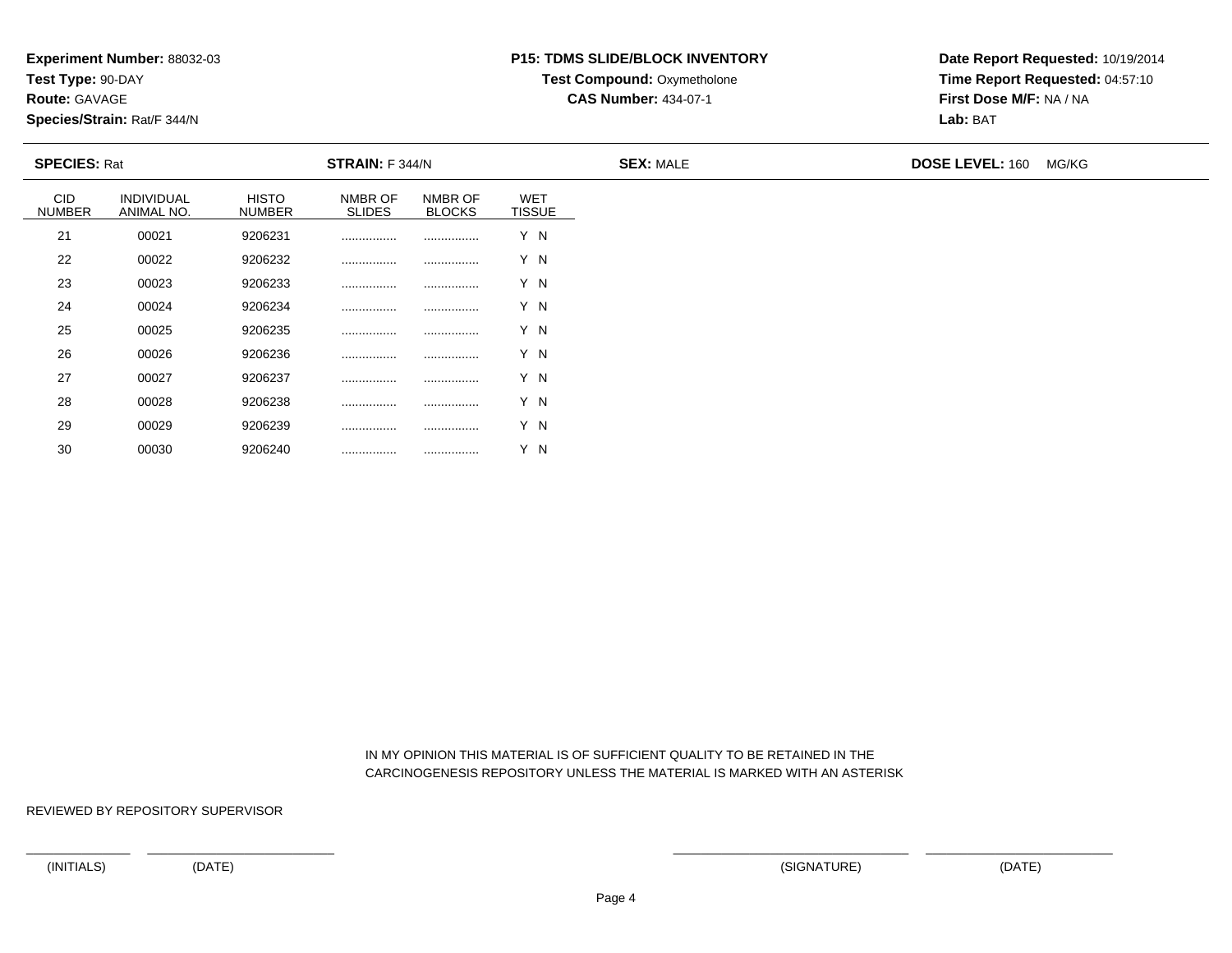**Test Type:** 90-DAY

**Route:** GAVAGE

40

**Species/Strain:** Rat/F 344/N

## **P15: TDMS SLIDE/BLOCK INVENTORY**

**Test Compound:** Oxymetholone

**CAS Number:** 434-07-1

**Date Report Requested:** 10/19/2014**Time Report Requested:** 04:57:10**First Dose M/F:** NA / NA**Lab:** BAT

| <b>SPECIES: Rat</b>  |                          |                               | <b>STRAIN: F 344/N</b>   |                          |                             | <b>SEX: MALE</b> | <b>DOSE LEVEL: 315</b> | MG/KG |
|----------------------|--------------------------|-------------------------------|--------------------------|--------------------------|-----------------------------|------------------|------------------------|-------|
| CID<br><b>NUMBER</b> | INDIVIDUAL<br>ANIMAL NO. | <b>HISTO</b><br><b>NUMBER</b> | NMBR OF<br><b>SLIDES</b> | NMBR OF<br><b>BLOCKS</b> | <b>WET</b><br><b>TISSUE</b> |                  |                        |       |
| 31                   | 00031                    | 9206211                       |                          |                          | Y N                         |                  |                        |       |
| 32                   | 00032                    | 9206212                       |                          |                          | Y N                         |                  |                        |       |
| 33                   | 00033                    | 9206213                       |                          |                          | Y N                         |                  |                        |       |
| 34                   | 00034                    | 9206214                       |                          |                          | Y N                         |                  |                        |       |
| 35                   | 00035                    | 9206215                       |                          |                          | Y N                         |                  |                        |       |
| 36                   | 00036                    | 9206216                       |                          |                          | Y N                         |                  |                        |       |
| 37                   | 00037                    | 9206217                       |                          |                          | Y N                         |                  |                        |       |
| 38                   | 00038                    | 9206218                       |                          |                          | Y N                         |                  |                        |       |
| 39                   | 00039                    | 9206219                       |                          |                          | Y N                         |                  |                        |       |

 IN MY OPINION THIS MATERIAL IS OF SUFFICIENT QUALITY TO BE RETAINED IN THECARCINOGENESIS REPOSITORY UNLESS THE MATERIAL IS MARKED WITH AN ASTERISK

REVIEWED BY REPOSITORY SUPERVISOR

<sup>00040</sup> <sup>9206220</sup> ................ ................ Y N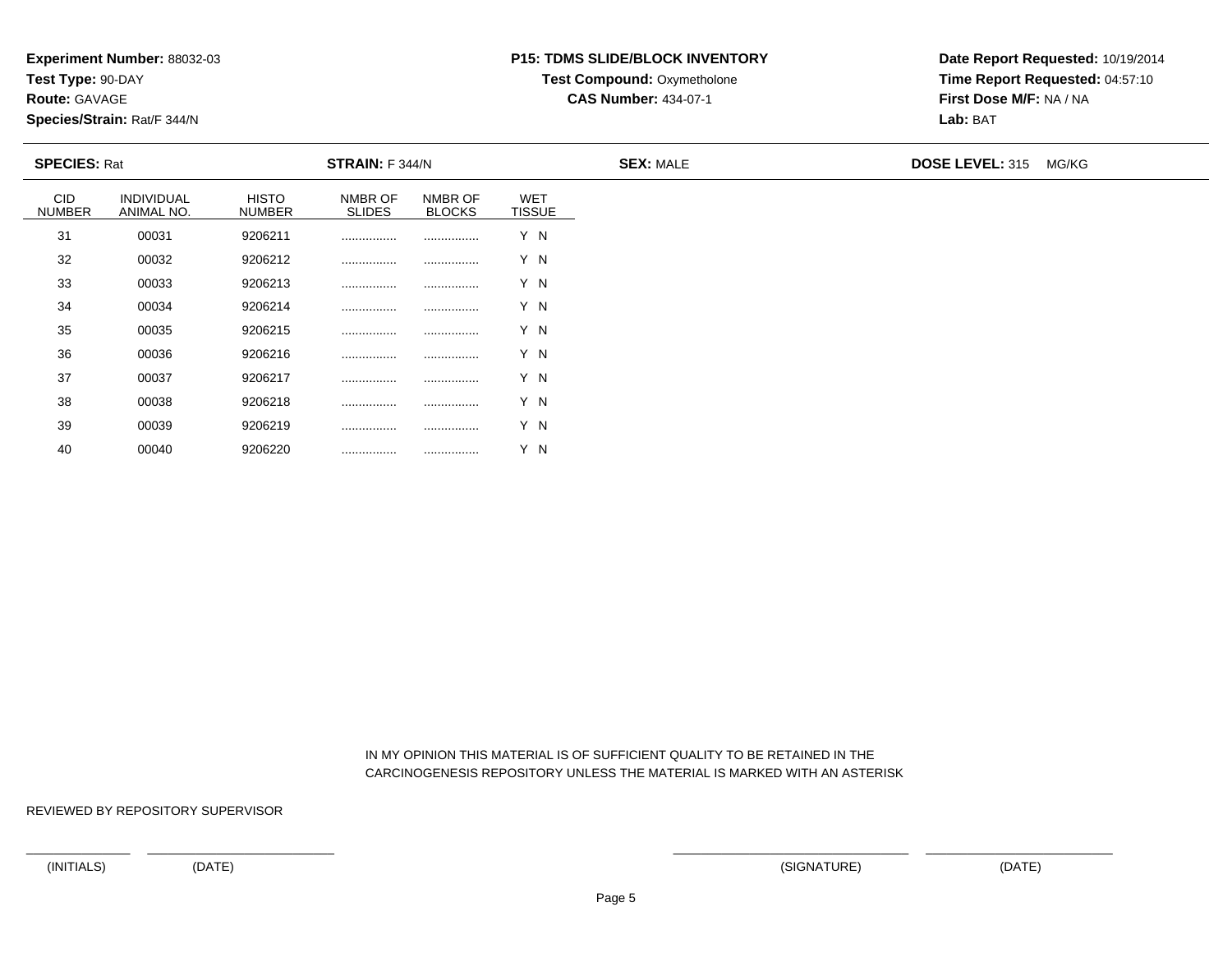**Test Type:** 90-DAY

**Route:** GAVAGE

50

**Species/Strain:** Rat/F 344/N

### **P15: TDMS SLIDE/BLOCK INVENTORY**

**Test Compound: Oxymetholone** 

**CAS Number:** 434-07-1

**Date Report Requested:** 10/19/2014**Time Report Requested:** 04:57:10**First Dose M/F:** NA / NA**Lab:** BAT

| <b>SPECIES: Rat</b>         |                          |                               | STRAIN: F 344/N          |                          |                             | <b>SEX: MALE</b> | <b>DOSE LEVEL: 625</b> | MG/KG |
|-----------------------------|--------------------------|-------------------------------|--------------------------|--------------------------|-----------------------------|------------------|------------------------|-------|
| <b>CID</b><br><b>NUMBER</b> | INDIVIDUAL<br>ANIMAL NO. | <b>HISTO</b><br><b>NUMBER</b> | NMBR OF<br><b>SLIDES</b> | NMBR OF<br><b>BLOCKS</b> | <b>WET</b><br><b>TISSUE</b> |                  |                        |       |
| 41                          | 00041                    | 9206191                       |                          |                          | Y N                         |                  |                        |       |
| 42                          | 00042                    | 9206192                       |                          |                          | Y N                         |                  |                        |       |
| 43                          | 00043                    | 9206193                       |                          |                          | Y N                         |                  |                        |       |
| 44                          | 00044                    | 9206194                       |                          |                          | Y N                         |                  |                        |       |
| 45                          | 00045                    | 9206195                       |                          |                          | Y N                         |                  |                        |       |
| 46                          | 00046                    | 9206196                       |                          |                          | Y N                         |                  |                        |       |
| 47                          | 00047                    | 9206197                       |                          |                          | Y N                         |                  |                        |       |
| 48                          | 00048                    | 9206198                       |                          |                          | Y N                         |                  |                        |       |
| 49                          | 00049                    | 9206199                       |                          |                          | Y N                         |                  |                        |       |

 IN MY OPINION THIS MATERIAL IS OF SUFFICIENT QUALITY TO BE RETAINED IN THECARCINOGENESIS REPOSITORY UNLESS THE MATERIAL IS MARKED WITH AN ASTERISK

REVIEWED BY REPOSITORY SUPERVISOR

<sup>00050</sup> <sup>9206200</sup> ................ ................ Y N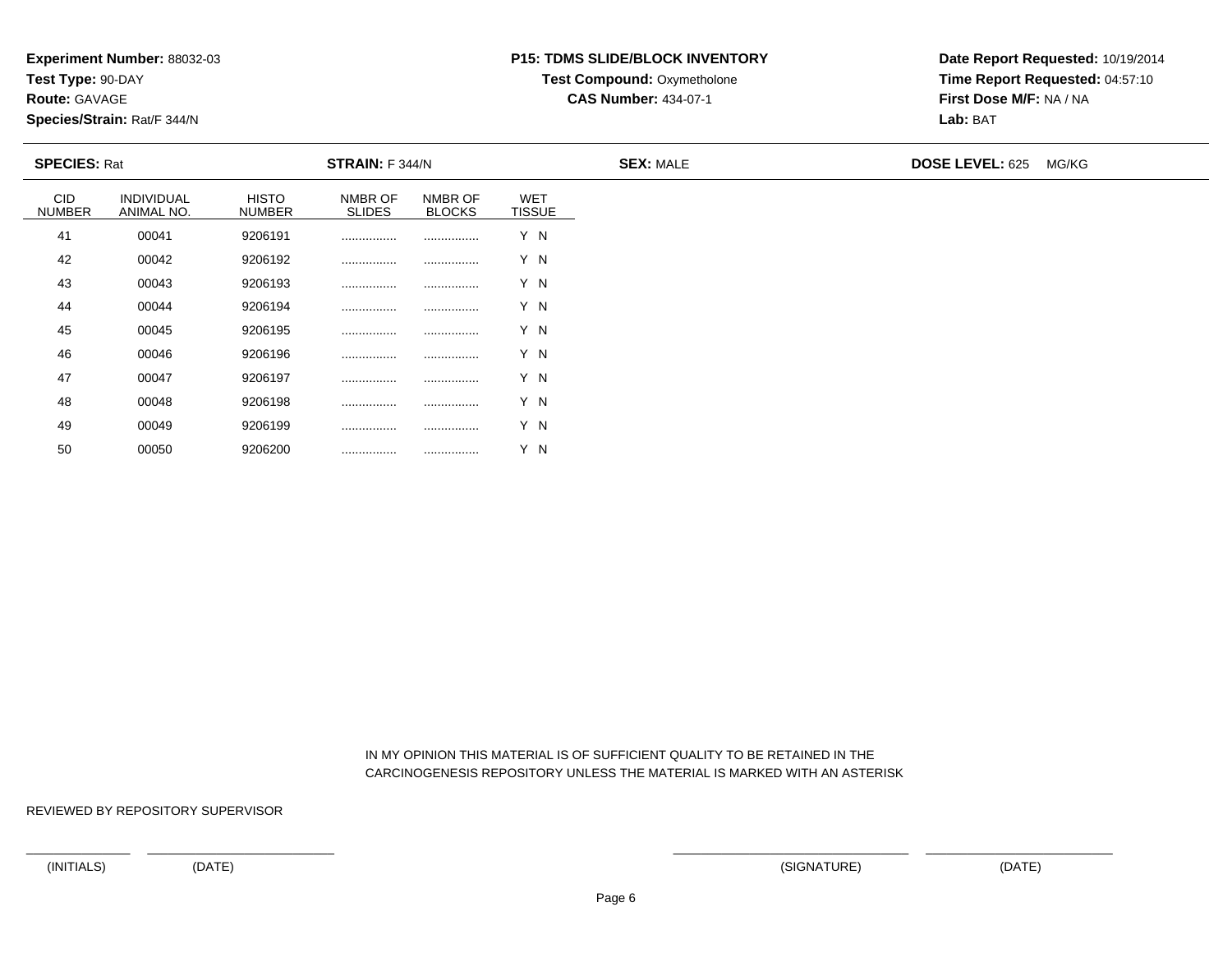**Test Type:** 90-DAY

**Route:** GAVAGE

60

**Species/Strain:** Rat/F 344/N

# **P15: TDMS SLIDE/BLOCK INVENTORY**

**Test Compound:** Oxymetholone

**CAS Number:** 434-07-1

**Date Report Requested:** 10/19/2014**Time Report Requested:** 04:57:10**First Dose M/F:** NA / NA**Lab:** BAT

| <b>SPECIES: Rat</b>         |                          |                               | <b>STRAIN:</b> F 344/N   |                          |                             | <b>SEX: MALE</b> | <b>DOSE LEVEL: 1250 MG/KG</b> |
|-----------------------------|--------------------------|-------------------------------|--------------------------|--------------------------|-----------------------------|------------------|-------------------------------|
| <b>CID</b><br><b>NUMBER</b> | INDIVIDUAL<br>ANIMAL NO. | <b>HISTO</b><br><b>NUMBER</b> | NMBR OF<br><b>SLIDES</b> | NMBR OF<br><b>BLOCKS</b> | <b>WET</b><br><b>TISSUE</b> |                  |                               |
| 51                          | 00051                    | 9206171                       |                          |                          | Y N                         |                  |                               |
| 52                          | 00052                    | 9206172                       |                          |                          | Y N                         |                  |                               |
| 53                          | 00053                    | 9206173                       |                          |                          | Y N                         |                  |                               |
| 54                          | 00054                    | 9206174                       |                          |                          | Y N                         |                  |                               |
| 55                          | 00055                    | 9206175                       |                          |                          | Y N                         |                  |                               |
| 56                          | 00056                    | 9206176                       |                          |                          | Y N                         |                  |                               |
| 57                          | 00057                    | 9206177                       |                          |                          | Y N                         |                  |                               |
| 58                          | 00058                    | 9206178                       |                          |                          | Y N                         |                  |                               |
| 59                          | 00059                    | 9206179                       | .                        | .                        | Y N                         |                  |                               |

 IN MY OPINION THIS MATERIAL IS OF SUFFICIENT QUALITY TO BE RETAINED IN THECARCINOGENESIS REPOSITORY UNLESS THE MATERIAL IS MARKED WITH AN ASTERISK

REVIEWED BY REPOSITORY SUPERVISOR

<sup>00060</sup> <sup>9206180</sup> ................ ................ Y N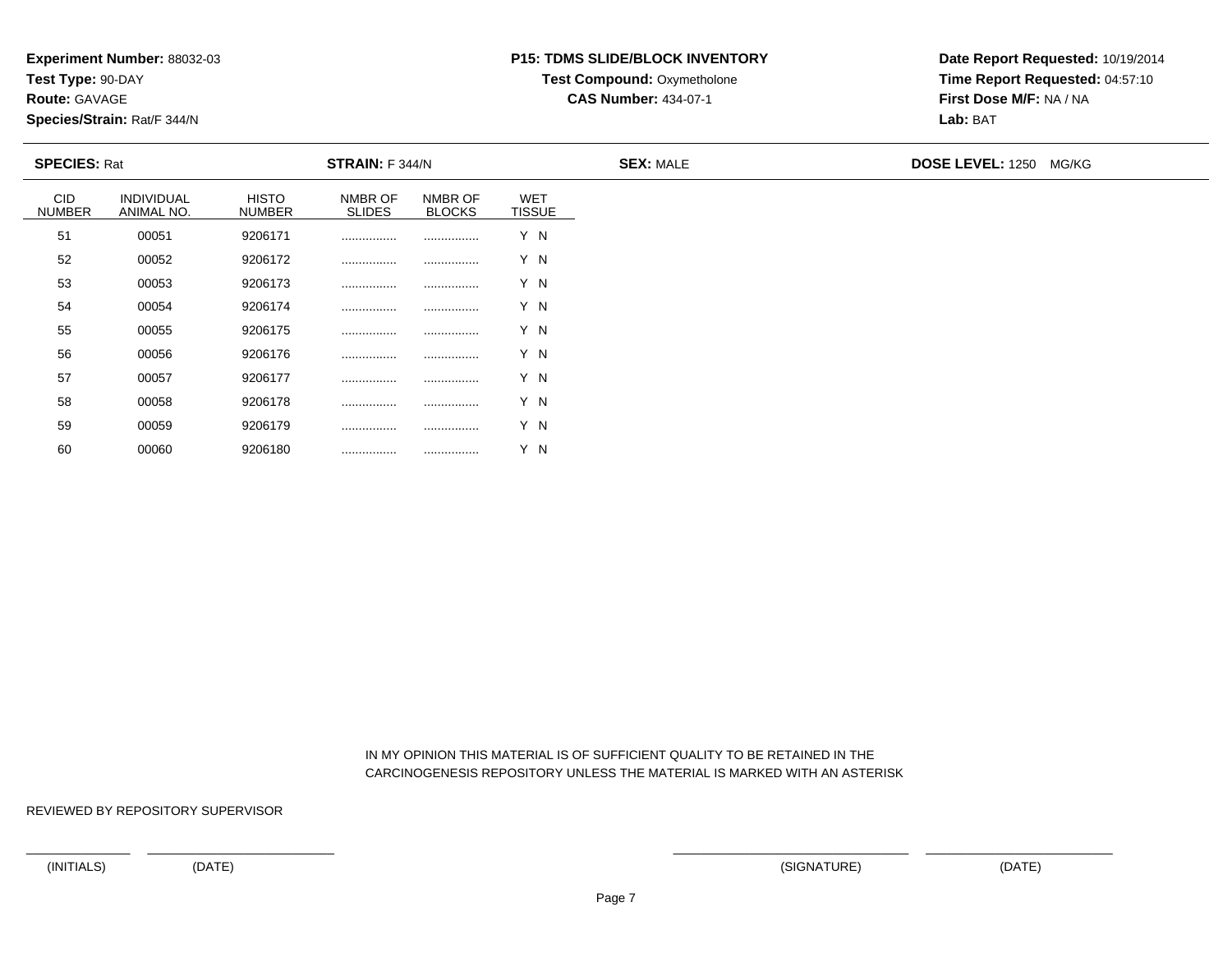**Test Type:** 90-DAY

**Route:** GAVAGE

70

**Species/Strain:** Rat/F 344/N

#### **P15: TDMS SLIDE/BLOCK INVENTORY**

**Test Compound: Oxymetholone** 

**CAS Number:** 434-07-1

**Date Report Requested:** 10/19/2014**Time Report Requested:** 04:57:10**First Dose M/F:** NA / NA**Lab:** BAT

| <b>SPECIES: Rat</b>         |                          |                               | <b>STRAIN:</b> F 344/N   |                          |                             | <b>SEX: FEMALE</b> | <b>DOSE LEVEL: 0 MG/KG</b> |
|-----------------------------|--------------------------|-------------------------------|--------------------------|--------------------------|-----------------------------|--------------------|----------------------------|
| <b>CID</b><br><b>NUMBER</b> | INDIVIDUAL<br>ANIMAL NO. | <b>HISTO</b><br><b>NUMBER</b> | NMBR OF<br><b>SLIDES</b> | NMBR OF<br><b>BLOCKS</b> | <b>WET</b><br><b>TISSUE</b> |                    |                            |
| 61                          | 00061                    | 9206161                       |                          |                          | Y N                         |                    |                            |
| 62                          | 00062                    | 9206162                       |                          |                          | Y N                         |                    |                            |
| 63                          | 00063                    | 9206163                       |                          |                          | Y N                         |                    |                            |
| 64                          | 00064                    | 9206164                       |                          |                          | Y N                         |                    |                            |
| 65                          | 00065                    | 9206165                       |                          |                          | Y N                         |                    |                            |
| 66                          | 00066                    | 9206166                       |                          |                          | Y N                         |                    |                            |
| 67                          | 00067                    | 9206167                       |                          |                          | Y N                         |                    |                            |
| 68                          | 00068                    | 9206168                       |                          |                          | Y N                         |                    |                            |
| 69                          | 00069                    | 9206169                       |                          |                          | Y N                         |                    |                            |

 IN MY OPINION THIS MATERIAL IS OF SUFFICIENT QUALITY TO BE RETAINED IN THECARCINOGENESIS REPOSITORY UNLESS THE MATERIAL IS MARKED WITH AN ASTERISK

REVIEWED BY REPOSITORY SUPERVISOR

<sup>00070</sup> <sup>9206170</sup> ................ ................ Y N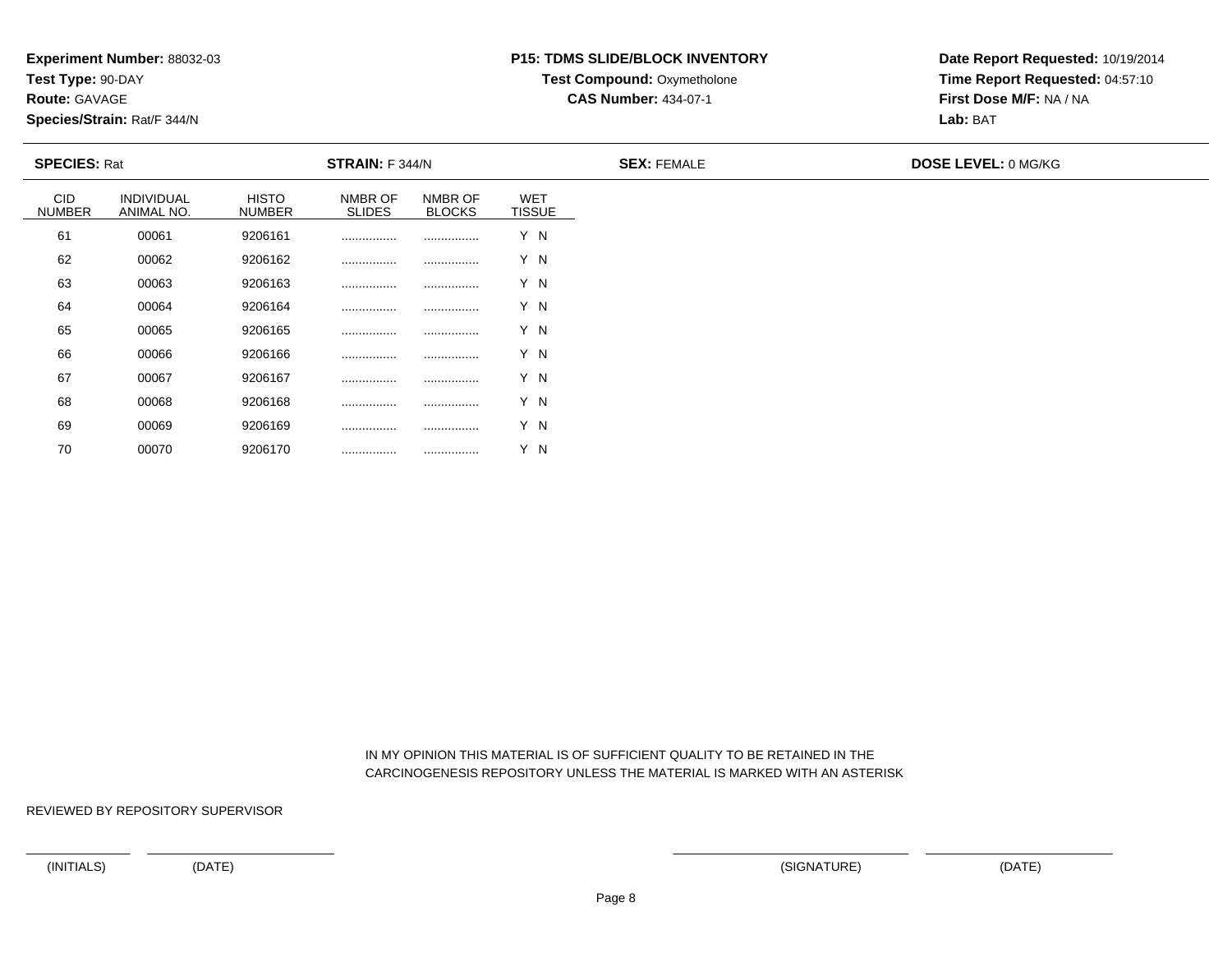**Test Type:** 90-DAY

**Route:** GAVAGE

80

**Species/Strain:** Rat/F 344/N

#### **P15: TDMS SLIDE/BLOCK INVENTORY**

**Test Compound: Oxymetholone** 

**CAS Number:** 434-07-1

**Date Report Requested:** 10/19/2014**Time Report Requested:** 04:57:10**First Dose M/F:** NA / NA**Lab:** BAT

| <b>SPECIES: Rat</b>  |                          |                               | <b>STRAIN:</b> F 344/N   |                          |                             | <b>SEX: FEMALE</b> | <b>DOSE LEVEL: 80 MG/KG</b> |
|----------------------|--------------------------|-------------------------------|--------------------------|--------------------------|-----------------------------|--------------------|-----------------------------|
| CID<br><b>NUMBER</b> | INDIVIDUAL<br>ANIMAL NO. | <b>HISTO</b><br><b>NUMBER</b> | NMBR OF<br><b>SLIDES</b> | NMBR OF<br><b>BLOCKS</b> | <b>WET</b><br><b>TISSUE</b> |                    |                             |
| 71                   | 00071                    | 9206261                       |                          |                          | Y N                         |                    |                             |
| 72                   | 00072                    | 9206262                       |                          |                          | Y N                         |                    |                             |
| 73                   | 00073                    | 9206263                       |                          |                          | Y N                         |                    |                             |
| 74                   | 00074                    | 9206264                       |                          |                          | Y N                         |                    |                             |
| 75                   | 00075                    | 9206265                       |                          |                          | Y N                         |                    |                             |
| 76                   | 00076                    | 9206266                       |                          |                          | Y N                         |                    |                             |
| 77                   | 00077                    | 9206267                       |                          |                          | Y N                         |                    |                             |
| 78                   | 00078                    | 9206268                       |                          |                          | Y N                         |                    |                             |
| 79                   | 00079                    | 9206269                       |                          |                          | Y N                         |                    |                             |

 IN MY OPINION THIS MATERIAL IS OF SUFFICIENT QUALITY TO BE RETAINED IN THECARCINOGENESIS REPOSITORY UNLESS THE MATERIAL IS MARKED WITH AN ASTERISK

REVIEWED BY REPOSITORY SUPERVISOR

<sup>00080</sup> <sup>9206270</sup> ................ ................ Y N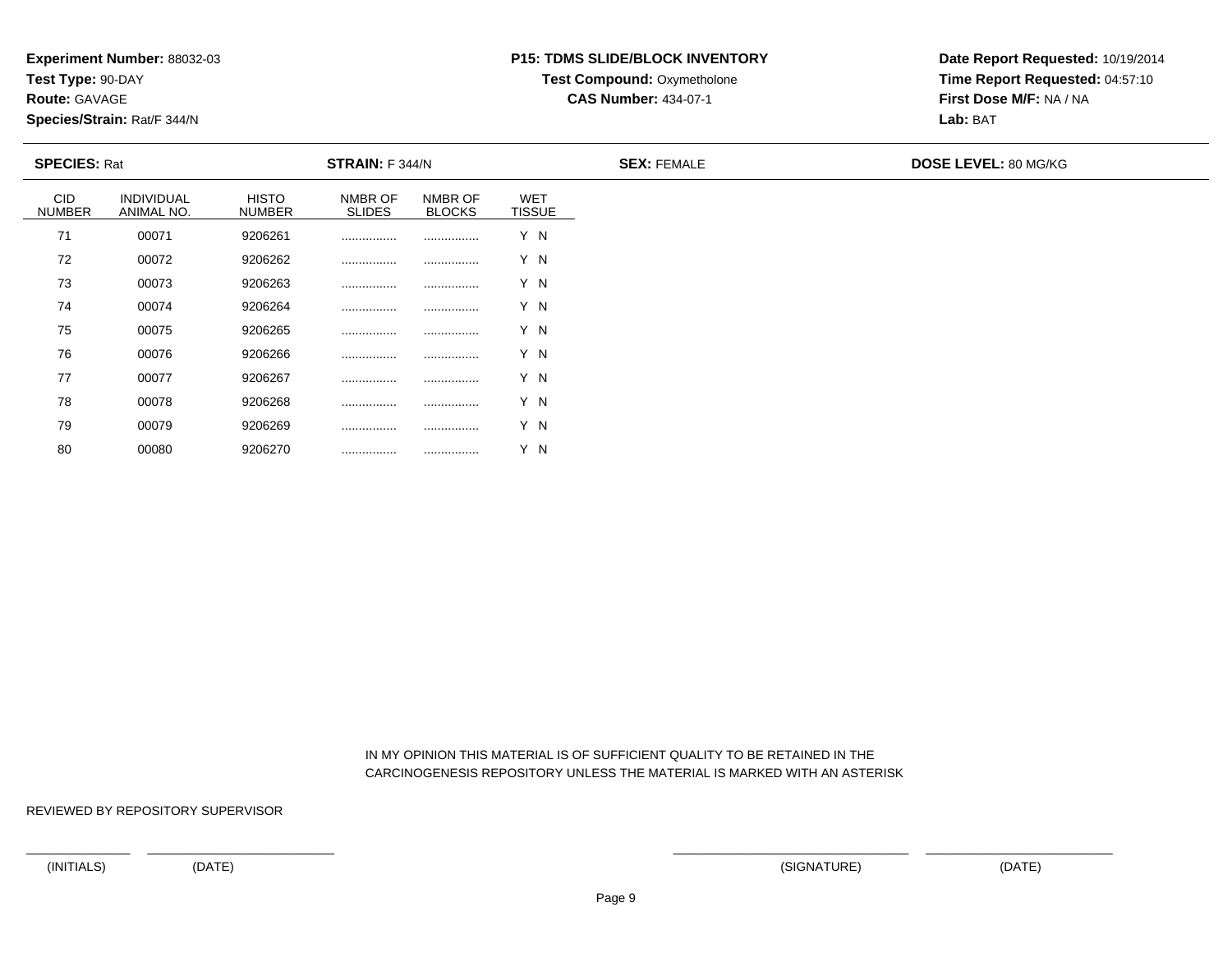**Test Type:** 90-DAY

**Route:** GAVAGE

90

**Species/Strain:** Rat/F 344/N

#### **P15: TDMS SLIDE/BLOCK INVENTORY**

**Test Compound:** Oxymetholone

**CAS Number:** 434-07-1

**Date Report Requested:** 10/19/2014**Time Report Requested:** 04:57:10**First Dose M/F:** NA / NA**Lab:** BAT

| <b>SPECIES: Rat</b>         |                          | <b>STRAIN: F 344/N</b>        |                          |                          | <b>SEX: FEMALE</b>          | <b>DOSE LEVEL: 160</b> | MG/KG |  |
|-----------------------------|--------------------------|-------------------------------|--------------------------|--------------------------|-----------------------------|------------------------|-------|--|
| <b>CID</b><br><b>NUMBER</b> | INDIVIDUAL<br>ANIMAL NO. | <b>HISTO</b><br><b>NUMBER</b> | NMBR OF<br><b>SLIDES</b> | NMBR OF<br><b>BLOCKS</b> | <b>WET</b><br><b>TISSUE</b> |                        |       |  |
| 81                          | 00081                    | 9206241                       |                          |                          | Y N                         |                        |       |  |
| 82                          | 00082                    | 9206242                       |                          |                          | Y N                         |                        |       |  |
| 83                          | 00083                    | 9206243                       |                          |                          | Y N                         |                        |       |  |
| 84                          | 00084                    | 9206244                       |                          |                          | Y N                         |                        |       |  |
| 85                          | 00085                    | 9206245                       |                          |                          | Y N                         |                        |       |  |
| 86                          | 00086                    | 9206246                       |                          |                          | Y N                         |                        |       |  |
| 87                          | 00087                    | 9206247                       |                          |                          | Y N                         |                        |       |  |
| 88                          | 00088                    | 9206248                       |                          |                          | Y N                         |                        |       |  |
| 89                          | 00089                    | 9206249                       |                          |                          | Y N                         |                        |       |  |

 IN MY OPINION THIS MATERIAL IS OF SUFFICIENT QUALITY TO BE RETAINED IN THECARCINOGENESIS REPOSITORY UNLESS THE MATERIAL IS MARKED WITH AN ASTERISK

REVIEWED BY REPOSITORY SUPERVISOR

<sup>00090</sup> <sup>9206250</sup> ................ ................ Y N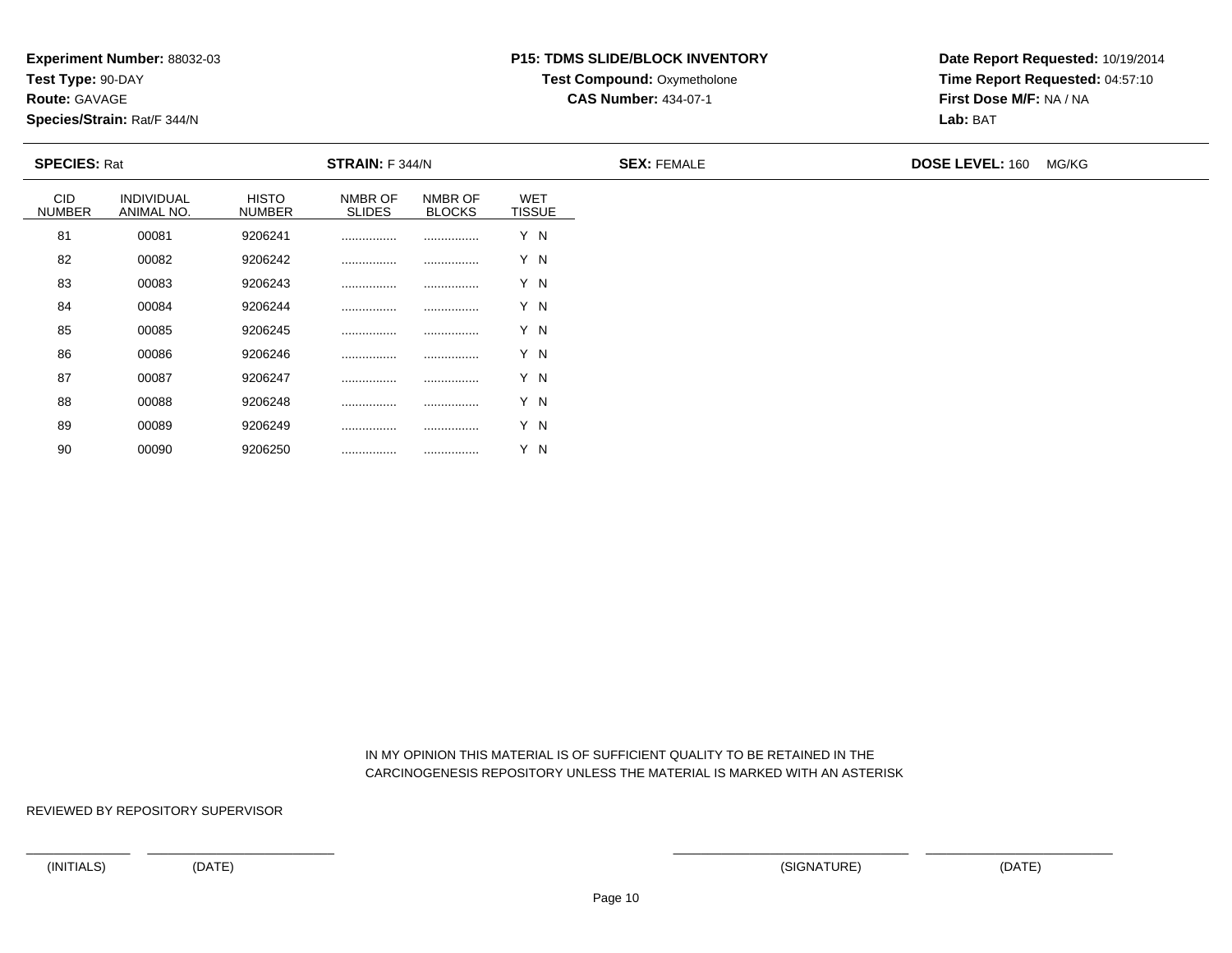**Test Type:** 90-DAY

**Route:** GAVAGE

100

**Species/Strain:** Rat/F 344/N

#### **P15: TDMS SLIDE/BLOCK INVENTORY**

**Test Compound:** Oxymetholone

**CAS Number:** 434-07-1

**Date Report Requested:** 10/19/2014**Time Report Requested:** 04:57:10**First Dose M/F:** NA / NA**Lab:** BAT

| <b>SPECIES: Rat</b>         |                          |                               | <b>STRAIN:</b> $F$ 344/N |                          |                             | <b>SEX: FEMALE</b> | <b>DOSE LEVEL: 315 MG/KG</b> |  |
|-----------------------------|--------------------------|-------------------------------|--------------------------|--------------------------|-----------------------------|--------------------|------------------------------|--|
| <b>CID</b><br><b>NUMBER</b> | INDIVIDUAL<br>ANIMAL NO. | <b>HISTO</b><br><b>NUMBER</b> | NMBR OF<br><b>SLIDES</b> | NMBR OF<br><b>BLOCKS</b> | <b>WET</b><br><b>TISSUE</b> |                    |                              |  |
| 91                          | 00091                    | 9206221                       |                          |                          | Y N                         |                    |                              |  |
| 92                          | 00092                    | 9206222                       |                          |                          | Y N                         |                    |                              |  |
| 93                          | 00093                    | 9206223                       |                          |                          | Y N                         |                    |                              |  |
| 94                          | 00094                    | 9206224                       |                          |                          | Y N                         |                    |                              |  |
| 95                          | 00095                    | 9206225                       |                          |                          | Y N                         |                    |                              |  |
| 96                          | 00096                    | 9206226                       |                          |                          | Y N                         |                    |                              |  |
| 97                          | 00097                    | 9206227                       |                          |                          | Y N                         |                    |                              |  |
| 98                          | 00098                    | 9206228                       |                          |                          | Y N                         |                    |                              |  |
| 99                          | 00099                    | 9206229                       |                          |                          | Y N                         |                    |                              |  |

 IN MY OPINION THIS MATERIAL IS OF SUFFICIENT QUALITY TO BE RETAINED IN THECARCINOGENESIS REPOSITORY UNLESS THE MATERIAL IS MARKED WITH AN ASTERISK

REVIEWED BY REPOSITORY SUPERVISOR

<sup>00100</sup> <sup>9206230</sup> ................ ................ Y N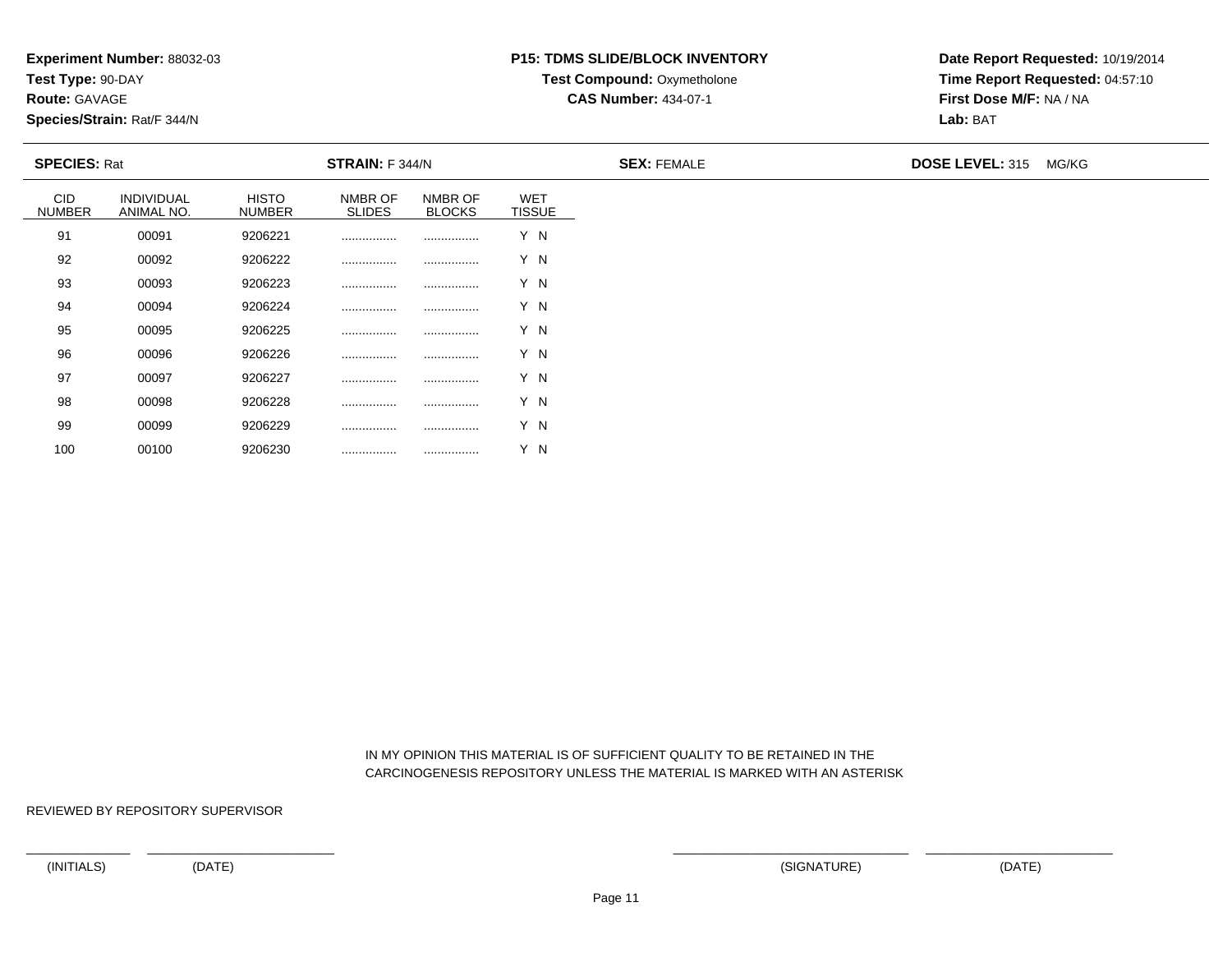**Test Type:** 90-DAY

**Route:** GAVAGE

110

**Species/Strain:** Rat/F 344/N

#### **P15: TDMS SLIDE/BLOCK INVENTORY**

**Test Compound:** Oxymetholone

**CAS Number:** 434-07-1

**Date Report Requested:** 10/19/2014**Time Report Requested:** 04:57:10**First Dose M/F:** NA / NA**Lab:** BAT

| <b>SPECIES: Rat</b>         |                          |                               | <b>STRAIN:</b> F 344/N   |                          |                             | <b>SEX: FEMALE</b> | <b>DOSE LEVEL: 625</b> | MG/KG |
|-----------------------------|--------------------------|-------------------------------|--------------------------|--------------------------|-----------------------------|--------------------|------------------------|-------|
| <b>CID</b><br><b>NUMBER</b> | INDIVIDUAL<br>ANIMAL NO. | <b>HISTO</b><br><b>NUMBER</b> | NMBR OF<br><b>SLIDES</b> | NMBR OF<br><b>BLOCKS</b> | <b>WET</b><br><b>TISSUE</b> |                    |                        |       |
| 101                         | 00101                    | 9206201                       |                          |                          | Y N                         |                    |                        |       |
| 102                         | 00102                    | 9206202                       |                          |                          | Y N                         |                    |                        |       |
| 103                         | 00103                    | 9206203                       |                          |                          | Y N                         |                    |                        |       |
| 104                         | 00104                    | 9206204                       |                          |                          | Y N                         |                    |                        |       |
| 105                         | 00105                    | 9206205                       |                          |                          | Y N                         |                    |                        |       |
| 106                         | 00106                    | 9206206                       |                          |                          | Y N                         |                    |                        |       |
| 107                         | 00107                    | 9206207                       |                          |                          | Y N                         |                    |                        |       |
| 108                         | 00108                    | 9206208                       |                          |                          | Y N                         |                    |                        |       |
| 109                         | 00109                    | 9206209                       |                          |                          | Y N                         |                    |                        |       |

 IN MY OPINION THIS MATERIAL IS OF SUFFICIENT QUALITY TO BE RETAINED IN THECARCINOGENESIS REPOSITORY UNLESS THE MATERIAL IS MARKED WITH AN ASTERISK

REVIEWED BY REPOSITORY SUPERVISOR

<sup>00110</sup> <sup>9206210</sup> ................ ................ Y N